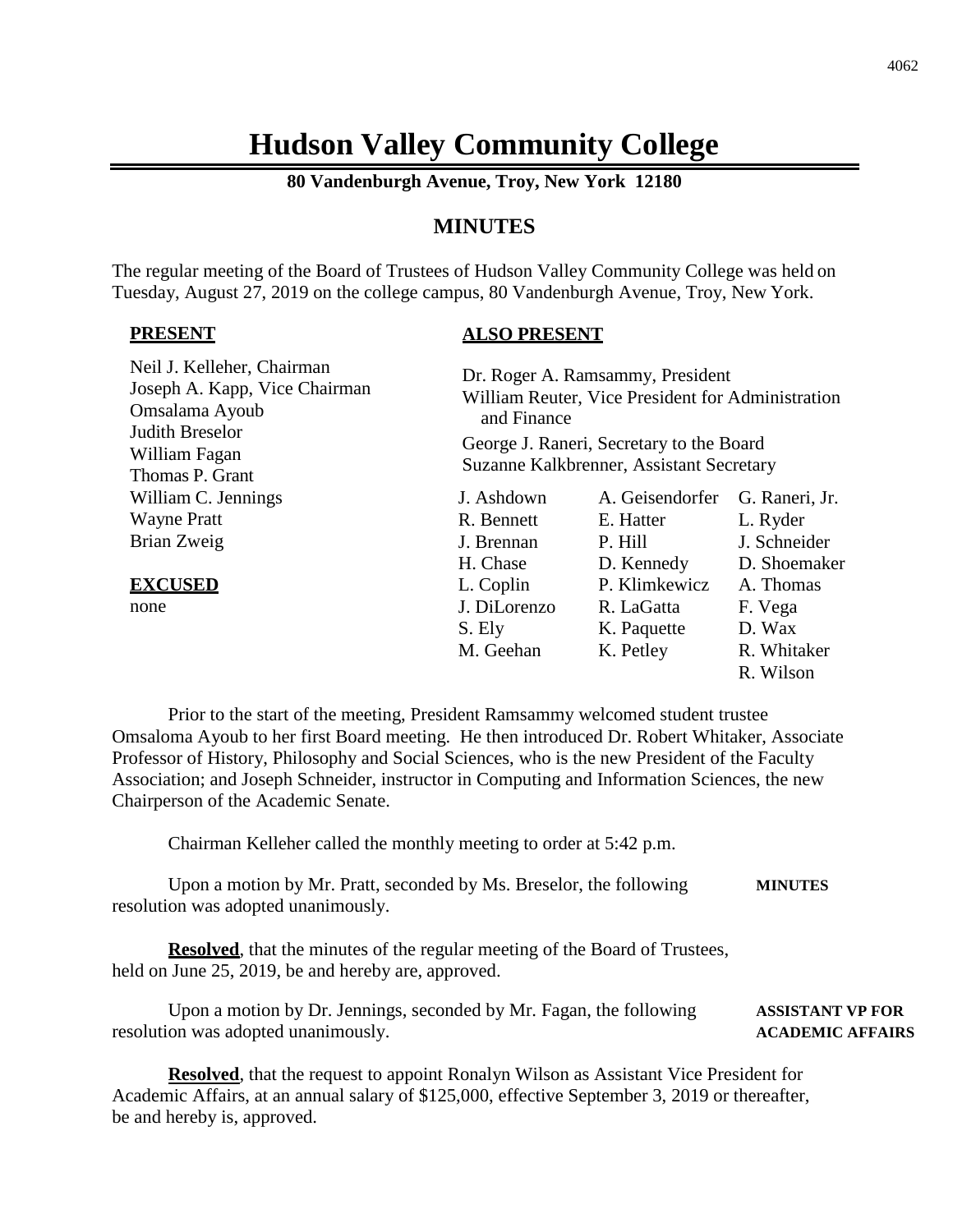Upon a motion by Dr. Kapp, seconded by Mr. Pratt, the following **PROFESSIONAL** resolution was adopted unanimously. **TITLES & JOB**

**DESCRIPTIONS**

**Resolved**, that the request for approval of professional job titles for nineteen titles to be added and eighteen titles to be updated on the SUNY Community College Title list, be, and hereby is, approved. The resolution shall read as follows:

### **PROFESSIONAL TITLES & JOB DESCRIPTIONS**

**WHEREAS,** the Administration of Hudson Valley Community College has determined the need to update the SUNY Community College Title Report; and

**WHEREAS,** many of the existing titles in the SUNY Community College Title Report require reclassification and classification; and

**WHEREAS,** these title classifications and reclassifications result in updates to and creation of job descriptions; and

**WHEREAS**, it is necessary for the Hudson Valley Community College Board of Trustees to approve these title classifications and reclassifications for the SUNY Community College Title Report along with the changes to and creation of job descriptions; and

**WHEREAS**, both title classifications and reclassifications along with changes to and creation of job descriptions will be forwarded to SUNY for updates to the SUNY Community College Title Report; and

**WHEREAS**, approval of professional titles must be granted by the SUNY Chancellor, according to section 35(i) of the Civil Service Law and Section 6306(2) of the Education Law; now, therefore, be it

**RESOLVED,** the College's Board of Trustees approves these title classifications and reclassifications to the SUNY Community College Title Report along with changes to and creation of job descriptions; and, be it further

**RESOLVED,** that certified copies of this Resolution be forwarded to SUNY Universitywide Human Resources for updating the SUNY Community College Title Report.

### **INFORMATION ITEMS INFORMATION**

The following information items were noted: **ITEMS**

### **A. FULL-TIME FACULTY**

1. School of Health Sciences Lillian Graham-Cox, Instructor, Nursing, f/t temp. appt., eff.  $9/1/19$  \$48,981/yr

John Kirk, Instructor, Medical Imaging, f/t temp. appt., eff.  $9/1/19$  \$48,981/yr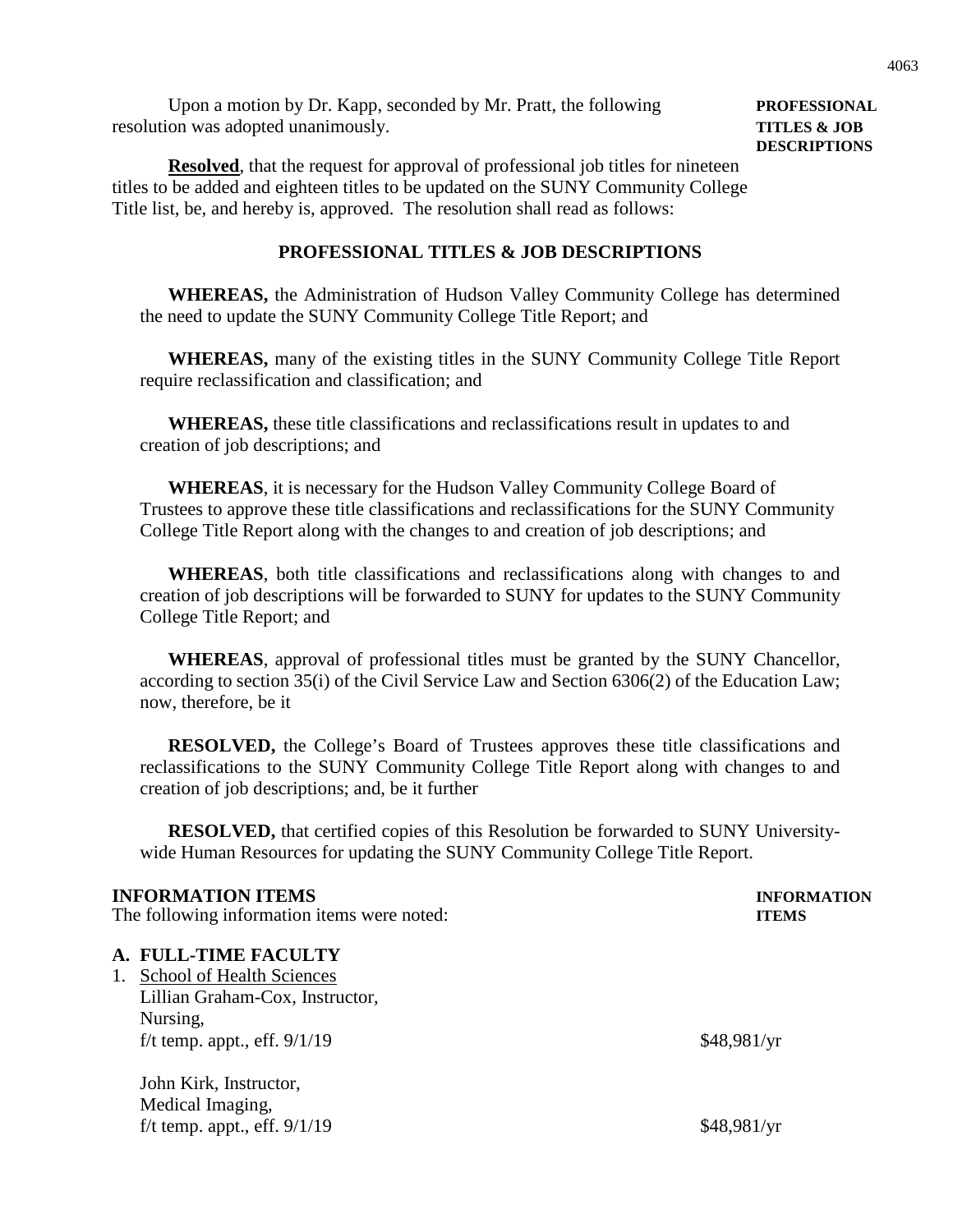| 2. School of Science, Technology, Engineering and Math<br>Bruce Sutphin, Instructor, |             |
|--------------------------------------------------------------------------------------|-------------|
| Mathematics and Engineering Science,<br>f/t appt., eff. $1/21/20$                    | \$48,981/yr |
| Philip Bazicki, Instructor,                                                          |             |
| Building Systems Technology,<br>$f/t$ appt., eff. $9/1/19$                           | \$48,981/yr |
| Tharani Govindarajulu, Instructor,                                                   |             |
| Electrical Engineering,                                                              |             |
| $f/t$ temp. appt., eff. $9/1/19$                                                     | \$48,981/yr |
| Christopher Mascolo, Instructor,                                                     |             |
| Electrical Engineering,                                                              |             |
| $f/t$ temp. appt., eff. $9/1/19$                                                     | \$48,981/yr |
| Ronald Dean Odell II, Instructor,                                                    |             |
| Advanced Manufacturing,                                                              |             |
| f/t appt., eff. $9/1/19$                                                             | \$48,981/yr |
| <b>B. FULL-TIME NON-TEACHING PROFESSIONALS</b>                                       |             |
| 1. Academic Affairs                                                                  |             |
| Barry Witte, Assistant Director,                                                     |             |
| Workforce Development,                                                               |             |
| f/t appt., eff. $7/22/19$                                                            | \$46,000/yr |
| 2. Administration and Finance                                                        |             |
| Michael Clarke, Network Specialist,                                                  |             |
| <b>Information Technology Services,</b>                                              |             |
| $f/t$ appt., eff. $8/18/19$                                                          | \$55,000/yr |
| Leonard Kelley III, Computer Programmer Analyst,                                     |             |
| <b>Information Technology Services,</b>                                              |             |
| f/t appt., eff. $6/24/19$                                                            | \$69,000/yr |
| 3. E.O.C.                                                                            |             |
| Wesley Ebersole, Assistant to the Coordinator for Student Services.                  |             |
| E.O.C.,                                                                              |             |
| f/t appt., eff. $7/24/19$                                                            | \$32,000/yr |
| 4. Student Affairs                                                                   |             |
| Gregory Dunham, Technical Assistant,                                                 |             |
| Registrar,                                                                           |             |
| f/t appt., eff. $8/26/19$                                                            | \$37,500/yr |
| Bridget Hogan Malanowski, College Nurse,                                             |             |
| Health Services,                                                                     |             |
| f/t appt., eff. $8/6/19$                                                             | \$45,500/yr |
| Vijay Kumar, Technical Assistant,                                                    |             |
| Financial Aid,                                                                       |             |
| f/t appt., eff. $8/20/19$ or thereafter                                              | \$34,300/yr |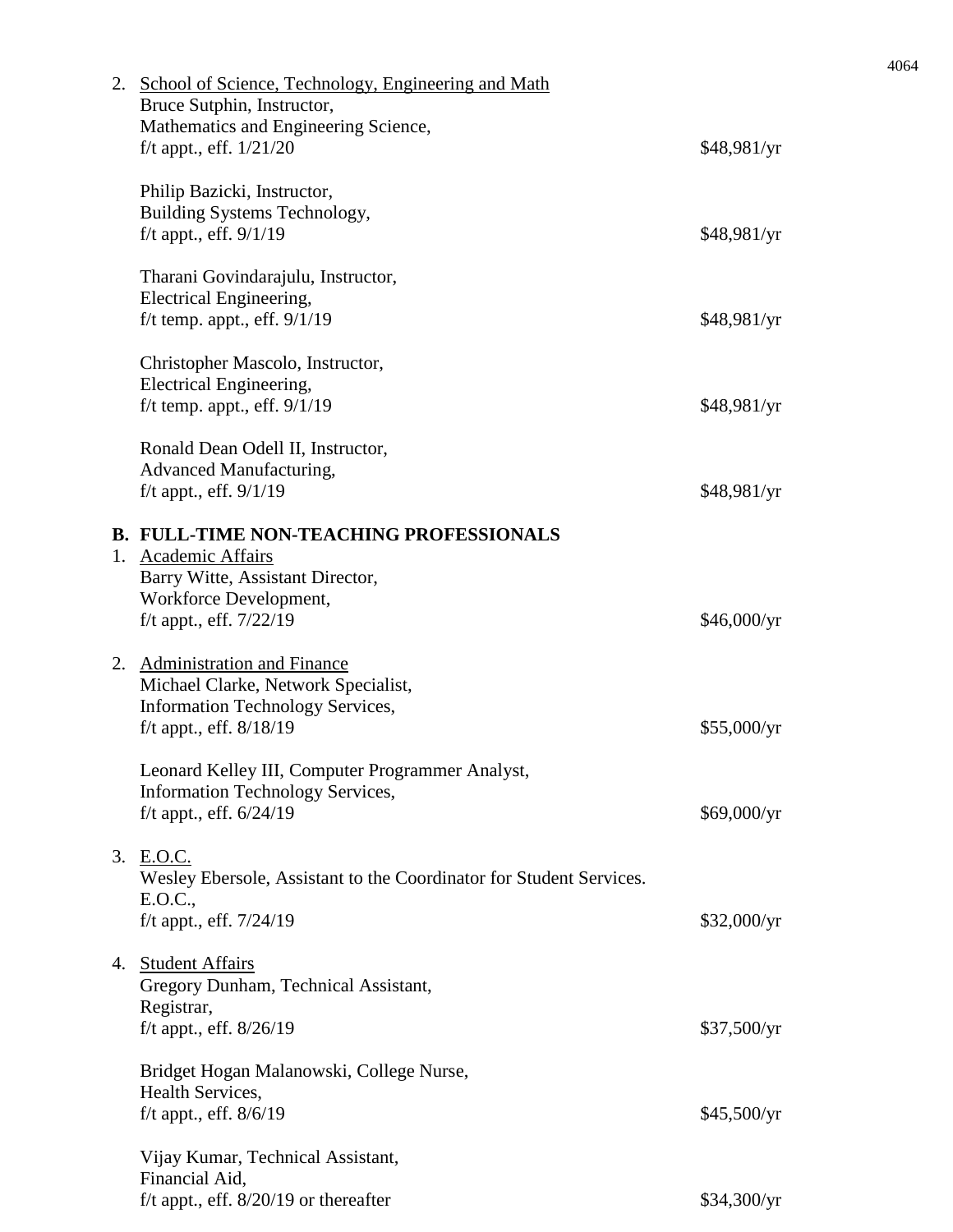| Kathleen Montesano, Financial Aid Advisor,<br>Financial Aid,<br>f/t appt., eff. $7/29/19$                                                                                                     | \$39,000/yr  |
|-----------------------------------------------------------------------------------------------------------------------------------------------------------------------------------------------|--------------|
| Emma Teal, Technical Assistant,<br>Registrar,<br>f/t appt., eff. $8/26/19$                                                                                                                    | \$37,500/yr  |
| C. FULL-TIME CLASSIFIED STAFF<br>1. Administration and Finance<br>Jessica Francis, Principal Account Clerk,<br>Cashier's Office,<br>f/t appt., eff. $8/20/19$ or thereafter                   | \$19.6061/hr |
| Stephen Waters, Motor Equipment Operator Light,<br>Grounds,<br>f/t appt., eff. $8/7/19$                                                                                                       | \$14.4766/hr |
| 2. School of Business and Liberal Arts<br>Slade Feeney Marshall, Program Assistant Academics II,<br>Criminal Justice, Forensic Science and Public Administration,<br>f/t appt., eff. $7/1/19$ | \$16.1680/hr |
| 3. Student Affairs<br>Christina Parnell, Receptionist,<br>Admissions,<br>f/t appt., eff. $9/3/19$                                                                                             | \$16.4291/hr |
| <b>D. PART-TIME FACULTY</b><br>1. Academic Affairs<br>Keyshana Marie Owens-Cody, Instructor,<br>Community and Professional Education,<br>p/t appt., eff. 7/26/19                              | \$40.00/hr   |
| 2. E.O.C.<br>Nicholas Bevevino, Instructor,<br>E.O.C.,<br>p/t appt., eff. 9/1/19                                                                                                              | \$41.00/hr   |
| Susan Detwiller, Instructor,<br>E.O.C.,<br>p/t appt., eff. 9/1/19                                                                                                                             | \$41.00/hr   |
| Zarrell Scott, Instructor,<br>E.O.C.,<br>p/t appt., eff. 7/22/19                                                                                                                              | \$41.00/hr   |
| Richard Wilson, Instructor,<br>E.O.C.,<br>p/t appt., eff. 9/1/19                                                                                                                              | \$41.00/hr   |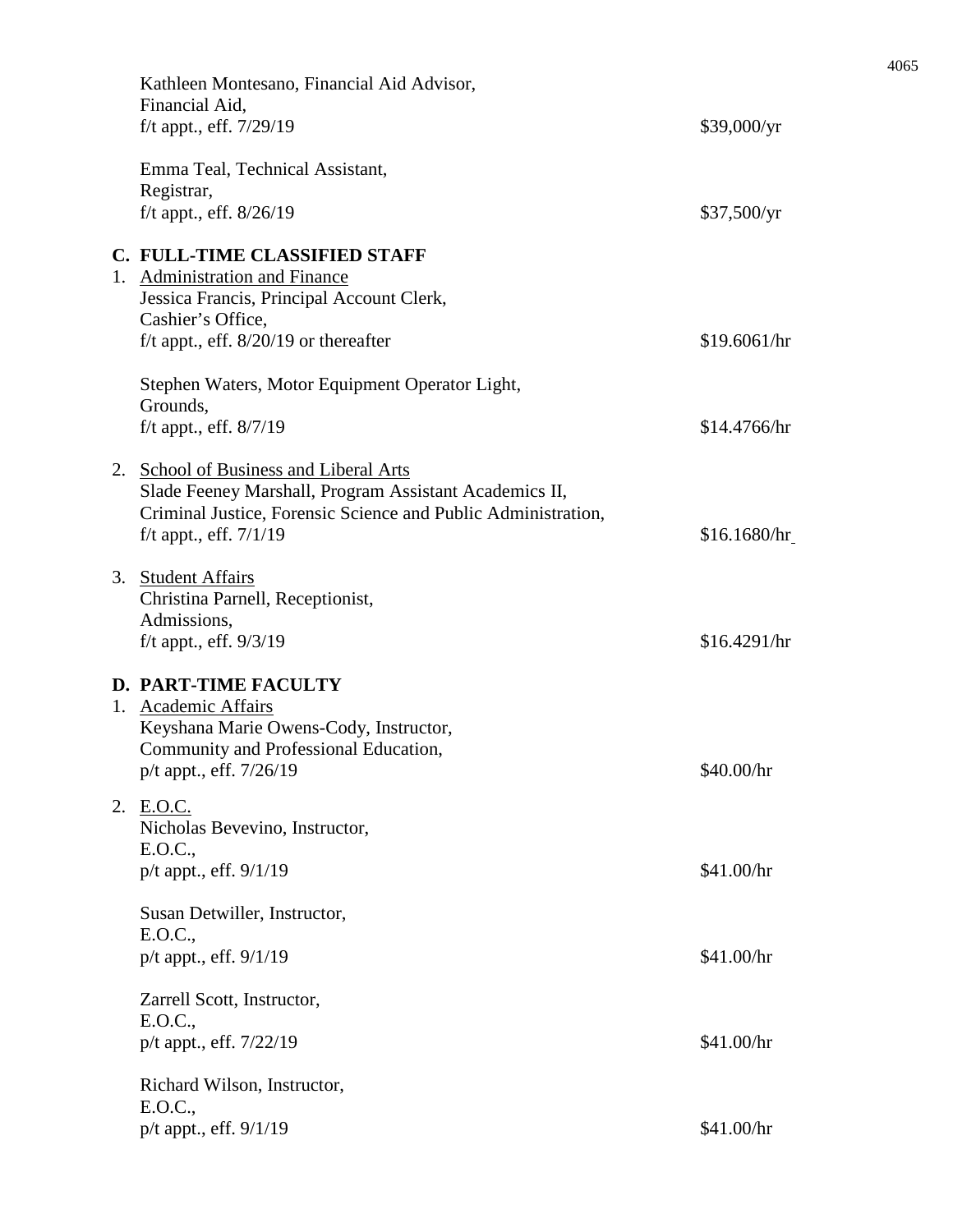| 3. | <b>School of Business and Liberal Arts</b><br>Soha Acosta, Instructor,<br>English, Foreign Languages & English as a Second Language,<br>$p/t$ appt., eff. $9/1/19$                        | $$1,113$ /sch |
|----|-------------------------------------------------------------------------------------------------------------------------------------------------------------------------------------------|---------------|
|    | Amanda Gebur, Instructor,<br>Liberal Arts, (HS Model),<br>p/t appt., eff. 7/8/19                                                                                                          | \$0           |
|    | Constanze Gottwick, Instructor,<br>English, Foreign Languages & English as a Second Language,<br>$p/t$ appt., eff. $9/1/19$                                                               | $$1,113$ /sch |
|    | Tim Nerney, Instructor,<br>Fine Arts, Theatre Arts & Digital Media,<br>p/t appt., eff. 9/1/19                                                                                             | $$1,113$ /sch |
|    | Denise Rochette, Instructor,<br>English, Foreign Languages & English as a Second Language,<br>$p/t$ appt., eff. $9/1/19$                                                                  | $$1,113$ /sch |
|    | Sara Schwendinger, Instructor,<br>Liberal Arts, (HS Model),<br>p/t appt., eff. 7/8/19                                                                                                     | \$0           |
|    | 4. School of Science, Technology, Engineering and Math<br>Nicholas DeGeorgia, Instructor,<br>Automotive, Manufacturing and Electrical Engineering Technologies,<br>p/t appt., eff. 9/1/19 | $$1,113$ /sch |
|    | Peter Northrup, Instructor,<br>Advanced Manufacturing,<br>p/t appt., eff. 9/1/19                                                                                                          | $$1,113$ /sch |
|    | Nathan Wagar, Instructor,<br>Advanced Manufacturing,<br>$p/t$ appt., eff. $9/1/19$                                                                                                        | $$1,113$ /sch |
|    | E. PART-TIME NON-TEACHING PROFESSIONALS<br>1. Student Affairs                                                                                                                             |               |
|    | Rachel Brown, Athletic Trainer,<br>Intercollegiate Athletics,<br>$p/t$ appt., eff. $6/24/19$                                                                                              | \$30.00/hr    |
|    | Anne Clobridge, Head Women's Tennis Coach,<br>Intercollegiate Athletics,                                                                                                                  |               |
|    | p/t appt., eff. 7/1/19                                                                                                                                                                    | \$842.08/yr   |
|    | Kevin Cuttler, Athletic Trainer,<br>Intercollegiate Athletics,<br>p/t appt., eff. 6/24/19                                                                                                 | \$30.00/hr    |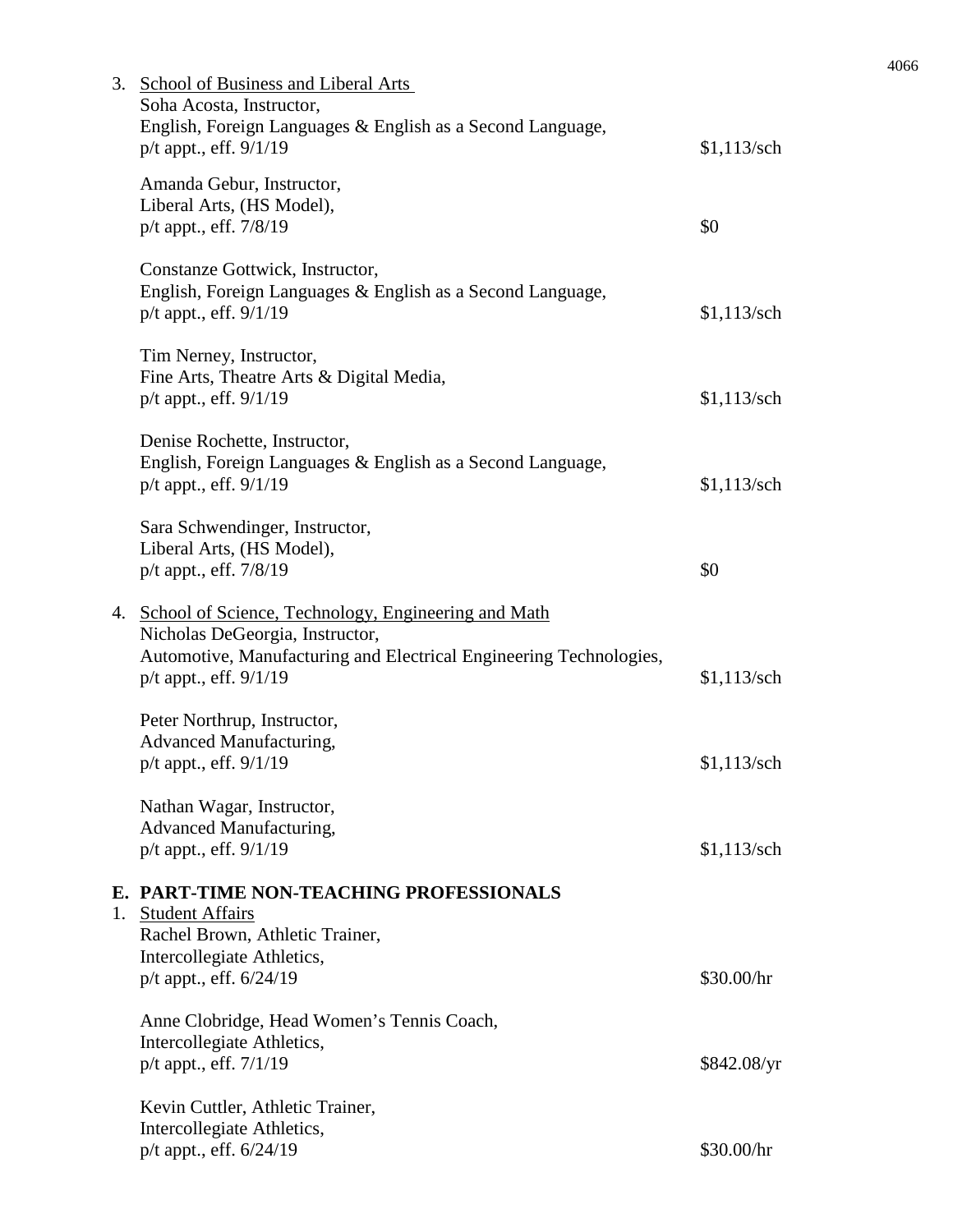| James Feeney, Assistant Women's Tennis Coach,<br><b>Intercollegiate Athletics</b><br>$p/t$ appt., eff. $9/1/19$           | \$1,500/yr  |
|---------------------------------------------------------------------------------------------------------------------------|-------------|
| Lauryn Huck, Athletic Trainer,<br>Intercollegiate Athletics,<br>$p/t$ appt., eff. $6/24/19$                               | \$30.00/hr  |
| Niklas McKone, Athletic Trainer,<br>Intercollegiate Athletics,<br>p/t appt., eff. 9/1/19                                  | \$30.00/hr  |
| Caitlin Moeller, Athletic Trainer,<br>Intercollegiate Athletics,<br>p/t appt., eff. 9/1/19                                | \$30.00/hr  |
| Joshua Parrow, Head Baseball Coach,<br>Intercollegiate Athletics,<br>p/t appt., eff. 9/1/19                               | \$684.20/yr |
| Alexis Peters, Athletic Trainer,<br>Intercollegiate Athletics,<br>$p/t$ appt., eff. $9/1/19$                              | \$30.00/hr  |
| Joshua Rasmussen, Assistant Men's Soccer Coach,<br>Intercollegiate Athletics,<br>$p/t$ appt., eff. $9/1/19$ or thereafter | \$1,750/yr  |
| Samantha Scott, Athletic Trainer,<br>Intercollegiate Athletics,<br>$p/t$ appt., eff. $6/24/19$                            | \$30.00/hr  |
| Michael Zaloga, Assistant Football Coach,<br>Intercollegiate Athletics,<br>p/t appt., eff. 7/1/19                         | \$631.56/yr |

# **F. RESIGNATIONS**

- 1. Kailee Baker, Assistant for Financial Analysis Student Accounts, Cashier's Office, eff. 7/26/19
- 2. Retha Doiley-Miller, Financial Services/Accounting Analyst, Finance, eff. 7/12/19
- 3. Neda Narkiewicz, Instructor, Nursing, eff. 9/5/19
- 4. Kristian Schultz, Technical Assistant, Registrar, eff. 8/2/19
- 5. Edward Yamin III, Assistant Professor, Building Systems Technology, eff. 8/23/19
- 6. Nancy Zotto, Instructor, Surgical Technology, eff. 9/2/19

### **G. RETIREMENTS**

- 1. Suzanne Glaude, Senior Application Specialist, Information Technology Services, eff. 9/30/19
- 2. Richard Porter, Assistant Professor, Building Systems Technologies, eff. 8/31/19
- 3. Timothy Smith, Assistant Professor, Building Systems Technologies, eff. 8/30/2019
- 4. Vonnie Vannier, Associate Professor, English, Foreign Languages and ESL, eff. 8/2/19

# **H. HVCC MONTHLY FINANCIAL REPORTS**

- 1. 2018-2019 Fiscal Year Operating Budget Summary as of 7/31/19
- 2. Capital Expenditures, July 2019 and cumulative